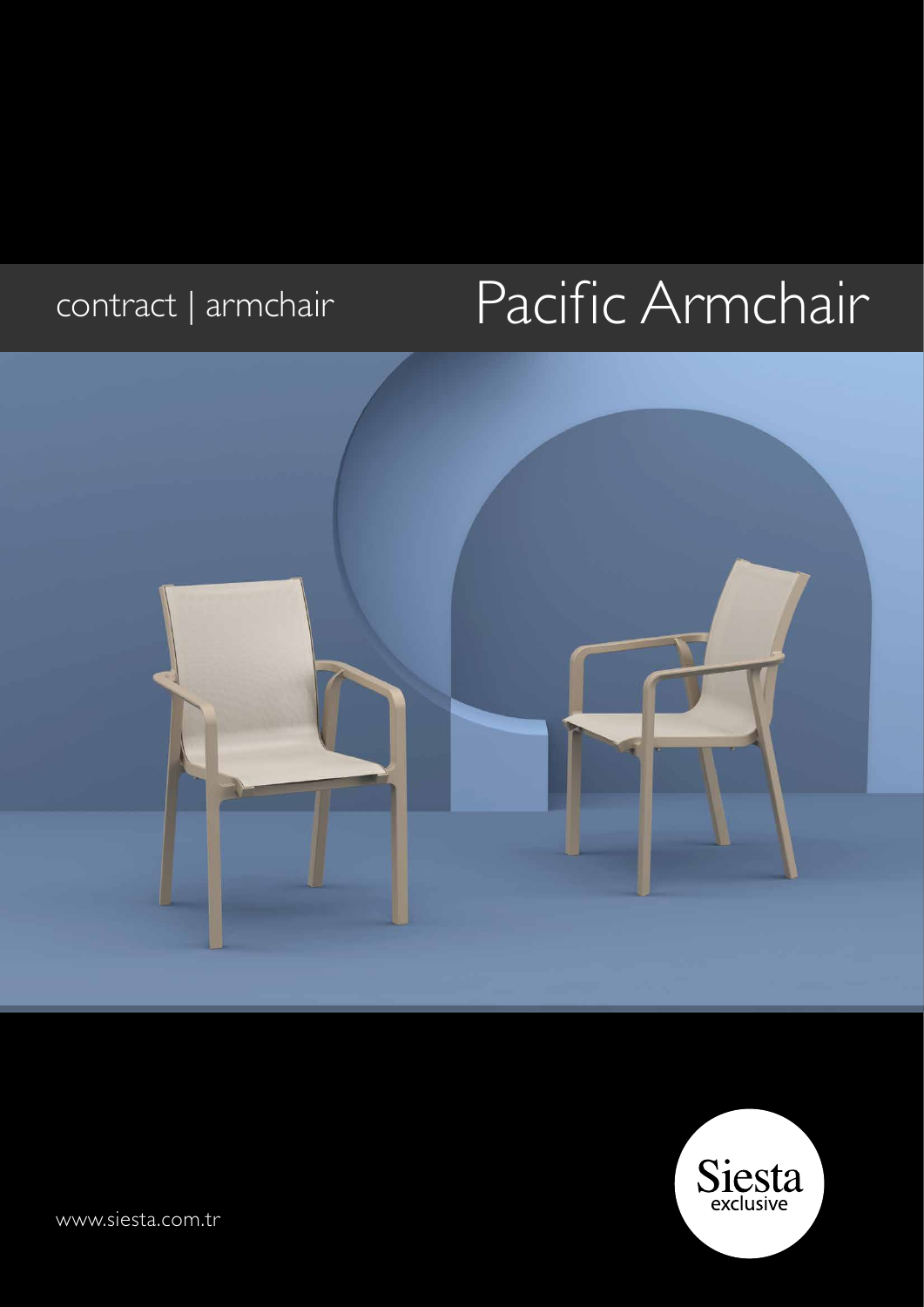

## contract | armchair

## Pacific Armchair



Polipropilen ve cam elyaf karışımından üretilen dış mekan koltuğu Pacific, istiflenebilmesi, doğal renkleri ve kendine özgü görüntüsüyle dış mekan kullanımı için ideal bir üründür. Serge Ferrari Batyline kumaş ile hafif, dayanıklı ve zarif bir görünüme sahip olup Pacific şezlong ile takım olarak kullanılabilir.

*Pacific armchair with Batyline fabric from Serge Ferrari is made from a weather-proof, UV-protected resin reinforced by glass fiber that stands up to summer showers and strong sun, making it the ideal, worry-free addition to your outdoor seating area. This versatile armchair pairs perfectly with the Pacific sunlounger, as well as a wide range of other outdoor tables. For domestic or commercial use.*



#### 023 Pacific Armchair

Renkler / *Colors*



Siyah / Siyah *Black / Black*



Koyu Gri / Siy *Dark Grey / Black*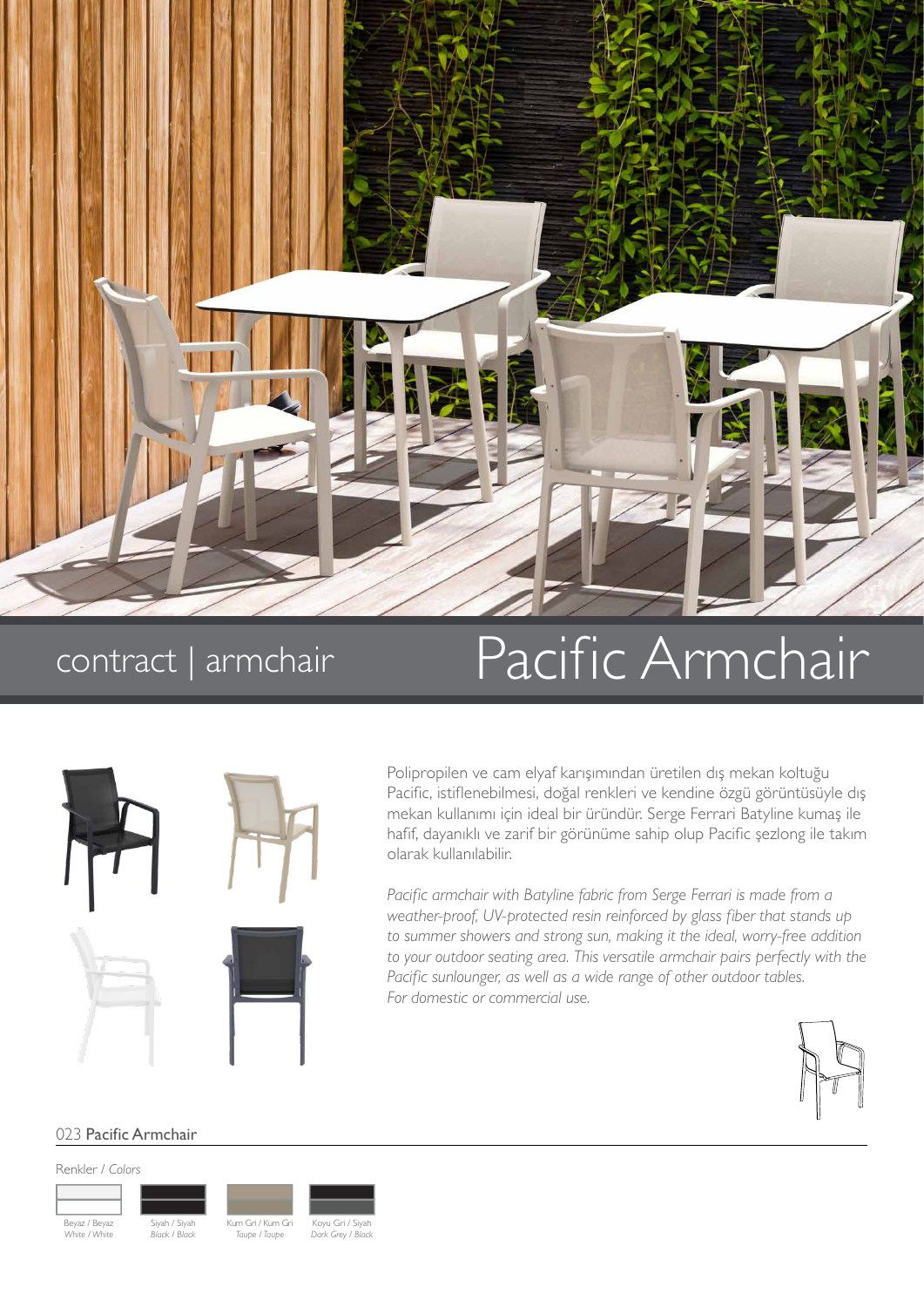

## teknik detaylar | *technical sheet*

### 023 Pacific Armchair

| Urün ölçüleri (cm) ve ağırlığı (kg) / Dimensions in cm and weight in kg           |                                              |                   |                                  |                              |                                |
|-----------------------------------------------------------------------------------|----------------------------------------------|-------------------|----------------------------------|------------------------------|--------------------------------|
| En<br>Width                                                                       | Boy<br>Height                                | Derinlik<br>Depth | Oturma Yüksekliği<br>Seat Height | Birim Ağırlık<br>Unit Weight |                                |
| 57                                                                                | 90                                           | 62                | 44                               | 5,5                          | 90                             |
| Ambalaj bilgileri / Information on packaging units                                |                                              |                   |                                  |                              |                                |
| Karton Koli (Adet)<br>Pcs in Carton Box                                           | Ambalaj Ağırlığı (kg)<br>Package Weight (kg) |                   |                                  |                              | 62                             |
| 24                                                                                |                                              | 40                |                                  |                              |                                |
| Ambalaj ölçüleri ve hacim / Package dimensions in cm and volume<br>m <sup>3</sup> | Yükseklik<br>Height                          | En<br>Width       | Derinlik<br>Depth                |                              | Ölçüler cn<br>All dimensions a |
| 1,374                                                                             | 230                                          | 58                | 103                              |                              |                                |
| Lojistik bilgileri / Logistics information                                        |                                              |                   |                                  |                              | <b>Serge F</b>                 |
| 20 DC Cntr                                                                        | 40 HC Cntr                                   | 82 Cbm Truck      |                                  |                              |                                |
| 528                                                                               | 1104                                         | 1248              |                                  |                              | 308018                         |



Ölçüler cm'dir. *All dimensions are in cm.*